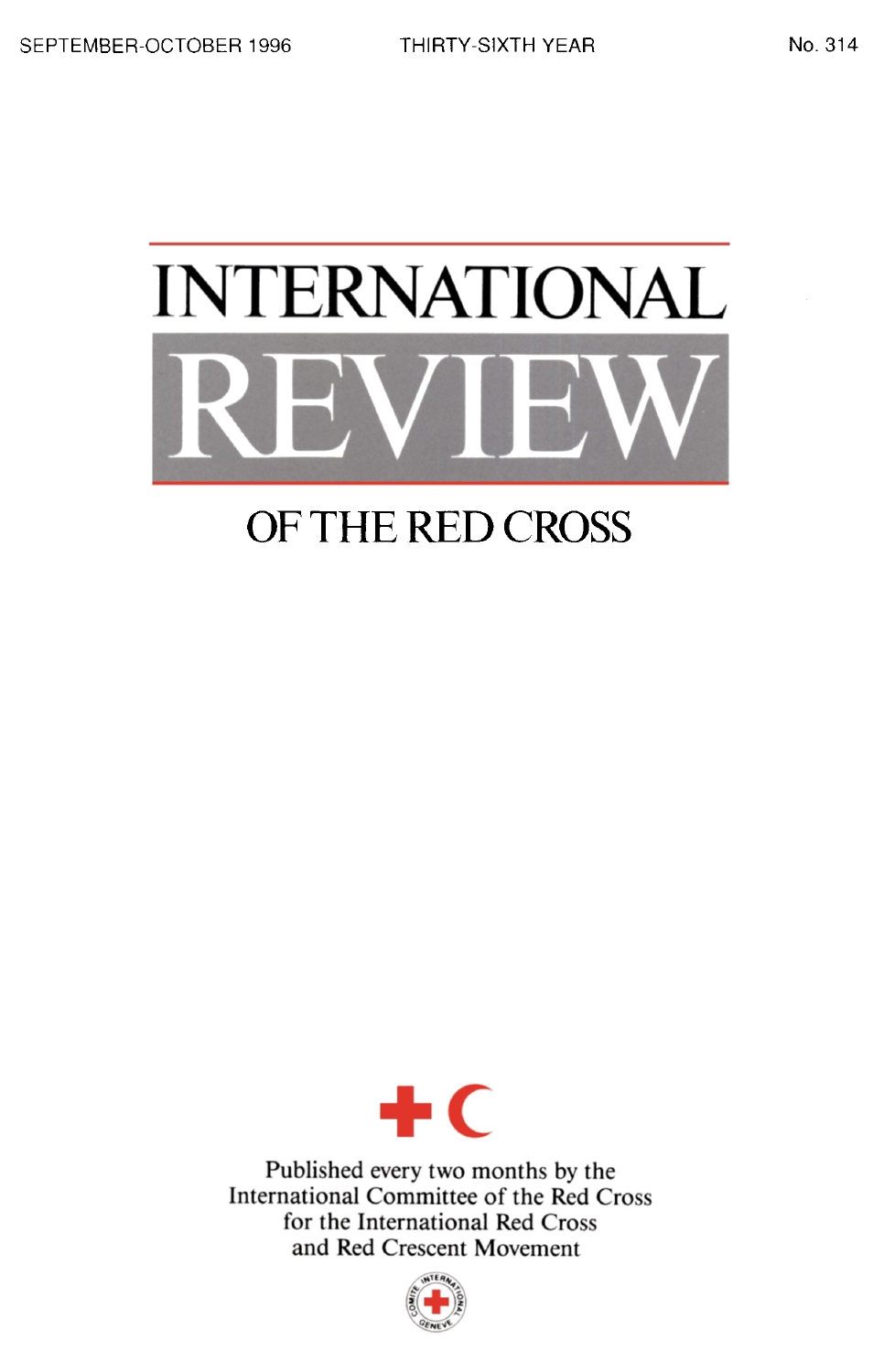# INTERNATIONAL COMMITTEE OF THE RED CROSS

- Mr. CORNELIO SOMMARUGA, Doctor of Laws of the University of Zurich. Doctor h.c. of Fribourg University (Switzerland), Minho University. Braga (Portugal). Bologna University (Italy). Nice-Sophia Antipolis University (France), and Seoul National University (Republic of Korea). *President* (member since 1986)
- Mr. PIERRE KELLER, Doctor of Philosophy in International Relations (Yale), banker. *Vice-President* (19X4)
- Mr. ERIC ROETHLISBERGER, Doctorate of Political Science from the Graduate Institute of International Studies in Geneva. *Vice-President* (1994)
- Mr. ULRICH GAUDENZ MIDDENDORP, Doctor of Medicine, lecturer at the Faculty of Medicine of Zurich University, former head of the surgical department of the Cantonal Hospital. Winterthur (1973) Mrs. RENEE GUISAN. General Secretary of the international *Institui de la Vie,* head of medico-social
- institutions in the Canton of Vaud. member of the International Association for Volunteer Effort (19X6) Mrs. ANNE PETITPIERRE. Doctor of Laws. Banister, Professor at the Lav, Faculty of the University of
- Geneva(1987) Mr. PAOLO BERNASCONI. Barrister, LL. L.. lecturer in fiscal law and economic criminal law at the Universities of St. Gallen, Zurich and Milan (Bocconi). former Public Prosecutor at Lugano (1987)
- Mrs. LISELOTTE KRAUS-GURNY, Doctor of Laws of the University of Zurich (1988)<br>Mrs. SUSY BRUSCHWEILER purse former Director of the Swiss Red Cross College of
- SUSY BRUSCHWEILER, nurse, former Director of the Swiss Red Cross College of Nursing in Aarau. Chairwoman, SV-Service, Contract Catering (1988)
- Mr. JACQUES FORSTER, Doctor of Economics, Professor at the Graduate Institute of Development Studies in Geneva (1988)
- Mr. JACQUES MOREILLON, Bachelor of Laws, Doctor of Political Science. Secretary General of the World Organization of the Scout Movement, former Director General at the ICRC (1988)
- Mr. MAX DAETWYLER. graduate in Economics and Social Sciences *oi* the University of Geneva, Scholar in Residence of the International Management Institute (IMI) of Geneva (1989)
- Mr. RODOLPHE DE HALLER, M. D., lecturer at the Faculty of Medicine of the University of Geneva. President of the Swiss Association Against Tuberculosis and Lung Diseases (1991 )
- Mr. DANIEL THURER. LL. D., LL. M. (Cambridge), Professor at the University of Zurich (1991)
- Mrs. FRANCESCA POMETTA, Bachelor of Arts, former Swiss Ambassador (1991)<br>Mr. JEAN-FRANCOIS AUBERT, LL. D., Professor at the University of Neuchâtel.
- JEAN-FRANCOIS AUBERT, LL. D., Professor at the University of Neuchâtel, former member of the Swiss National Council and Council of States (1993)
- Mr. JOSEF FELDMANN, Ph.D., tenured professor at the University of St. Gallen. Corps Commander (Rtd.) of the Swiss army (1993)
- Mrs. LILIAN UCHTENHAGEN, Doctor of Economics of the University of Basel, former member of the Swiss National Council (1993)
- Mr. GEORGES-ANDRE CUENDET, Bachelor of Laws of the University of Geneva, graduate of the Institute of Political Studies of the University of Paris, M.A. from Stanford University (USA), member of the Administrative Council of Cologny. Geneva (1993)
- Mr. ERNST A. BRUGGER, Doctor in economic geography, general manager of FUNDES. Private Foundation for Sustainable Development, consultant for economic development issues, professor at Zurich University (1995)
- Mr. JEAN-ROGER BONVIN. Doctor of Economics of the University of St Gallen. President of the Development Centre of the Organisation for Economic Co-operation and Development (OECD). Paris (1996)

### EXECUTIVE BOARD

Mr. ERIC ROETHLISBERGER, *permanent* Mr. JEAN<br>Vice-President **Deperations** *Vice-President Operations* Mr. JACQUES FORSTER, *member of the ICRC* Mr. PETER RJCHS. *Directot General* Mrs. ANNE PETITPIERRE, member of the ICRC

Mr. CORNELIO SOMMARUGA, *President Law and Relations with the Movement*

The *International Committee of the Red Cross (ICRC)* and the *International Federation of Red Cross and Red Crescent Societies,* together with the *National Red Cross and Red Crescent Societies,* form the International Red Cross and Red

The *ICRC*, which gave rise to the Movement, is an independent humanitarian institution. As a neutral intermediary in the event of armed conflict or unrest it endeavours, on its own initiative or on the basis of the Geneva Conventions, to bring protection and assistance to the victims of international and non-inter- national armed conflict and internal disturbances and tension.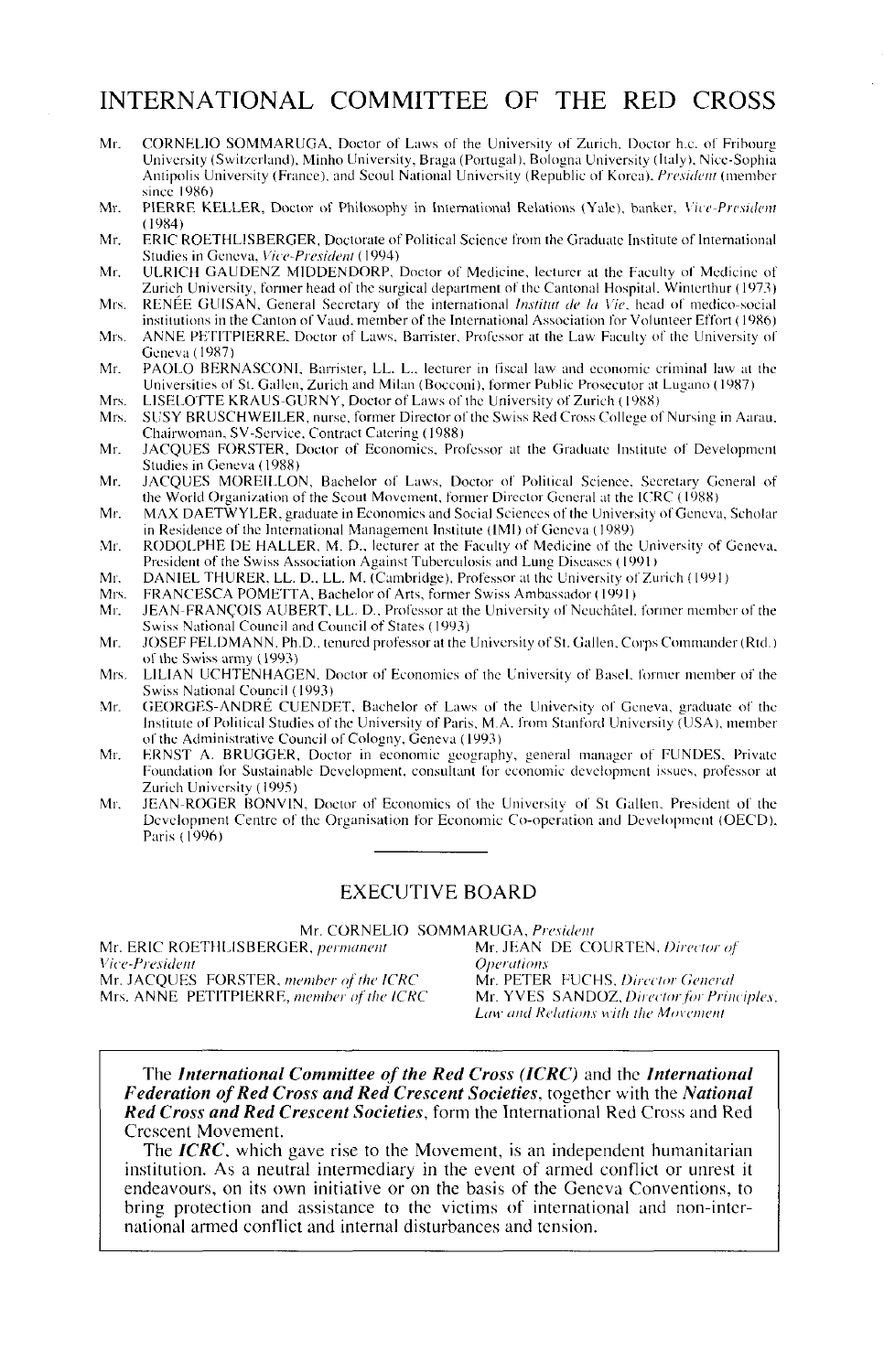# INTERNATIONAL REVIEW OF THE RED CROSS

**No. 314 September-October 1996**

| The International Committee of the Red Cross and humanitarian<br>assistance: A policy analysis                                         | 512 |  |  |  |
|----------------------------------------------------------------------------------------------------------------------------------------|-----|--|--|--|
| Gustave Moynier and the peace societies                                                                                                | 532 |  |  |  |
| INTERNATIONAL COMMITTEE OF THE RED CROSS                                                                                               |     |  |  |  |
| New access rules open the archives of the International Committee of<br>the Red Cross to historical research and to the general public | 551 |  |  |  |
| Rules governing access to the archives of the International Com-                                                                       | 554 |  |  |  |
| ICRC activities during the Second World War                                                                                            | 562 |  |  |  |
|                                                                                                                                        | 568 |  |  |  |

509